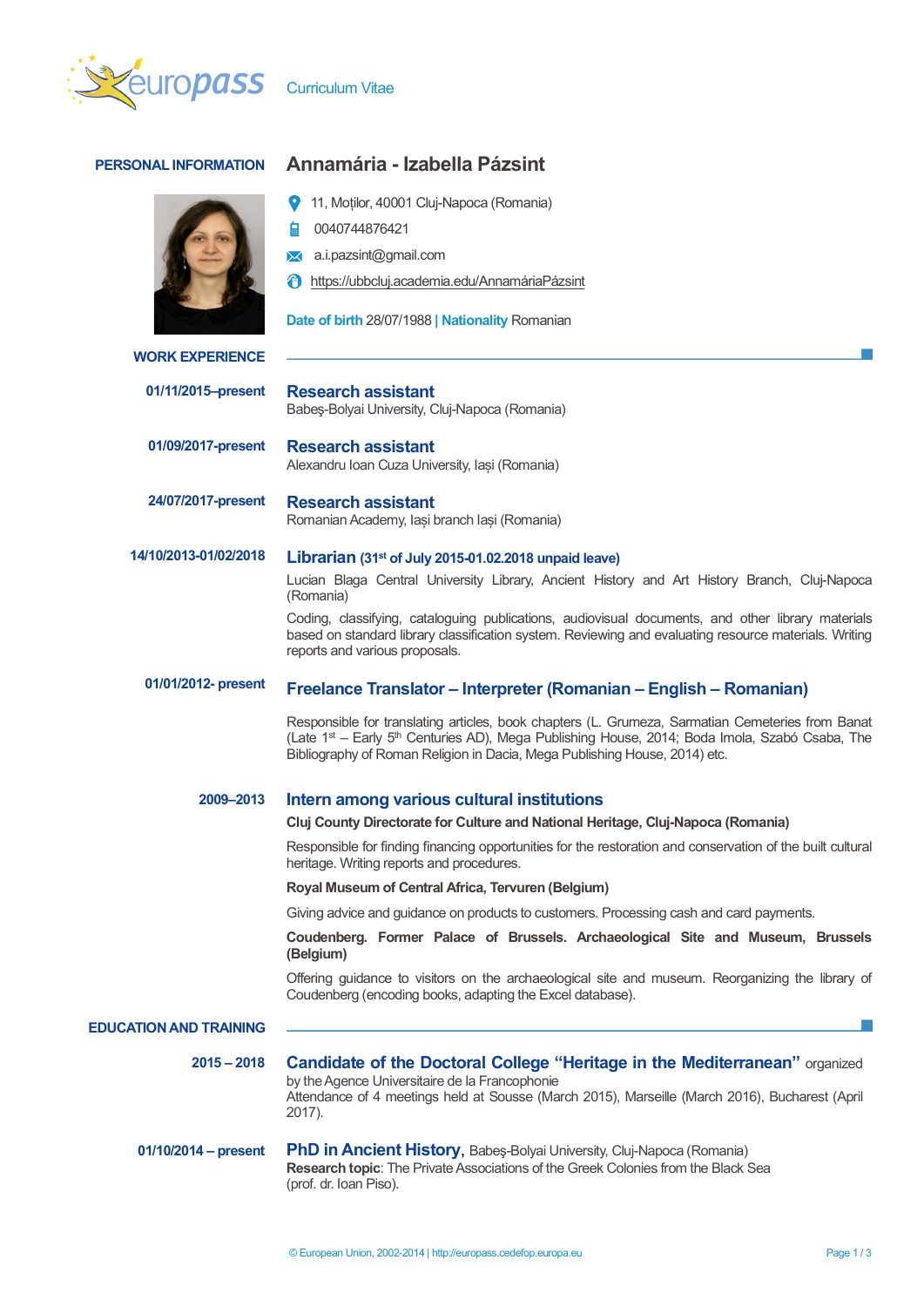

|                                              | $\bullet$<br>$\bullet$<br>23/02/2016).<br>$\bullet$<br>04/05/2016).<br>$\bullet$<br>20.01.2018).                                                                                                                    |                | POSDRU 155383 financing scheme - (01/08/2015 - 31/08/2015). | Research scholarship at the British School at Athens - through a<br>Research scholarship at the British Institute at Ankara (03/02/2016 -<br>Research scholarship at the Hungarian Academy of Sciences (04/04-<br>Academic Visitor at the Institute of Classical Studies, London (10- |                |  |
|----------------------------------------------|---------------------------------------------------------------------------------------------------------------------------------------------------------------------------------------------------------------------|----------------|-------------------------------------------------------------|---------------------------------------------------------------------------------------------------------------------------------------------------------------------------------------------------------------------------------------------------------------------------------------|----------------|--|
| 01/10/2012-03/07/2014                        | Master Degree in Archaeology and Classical Studies -<br><b>Valedictorian</b><br>Babeş-Bolyai University, Cluj-Napoca (Romania)                                                                                      |                |                                                             |                                                                                                                                                                                                                                                                                       |                |  |
| 01/10/2012-06/07/2013                        | Postgraduate Program of Training and Professional Development in<br><b>Library Science and Documentation</b><br>Babeş-Bolyai University, Cluj-Napoca (Romania)                                                      |                |                                                             |                                                                                                                                                                                                                                                                                       |                |  |
| 01/10/2009-15/06/2012                        | <b>Bachelor Degree in Archaeology - Valedictorian</b><br>Babeş-Bolyai University, Cluj-Napoca (Romania)                                                                                                             |                |                                                             |                                                                                                                                                                                                                                                                                       |                |  |
| <b>Mother tongue(s)</b>                      | Romanian                                                                                                                                                                                                            |                |                                                             |                                                                                                                                                                                                                                                                                       |                |  |
| Other language(s)                            | <b>UNDERSTANDING</b>                                                                                                                                                                                                |                |                                                             | <b>SPEAKING</b>                                                                                                                                                                                                                                                                       | <b>WRITING</b> |  |
|                                              | Listening                                                                                                                                                                                                           | <b>Reading</b> | Spoken interaction                                          | <b>Spoken production</b>                                                                                                                                                                                                                                                              |                |  |
| English                                      | C <sub>2</sub>                                                                                                                                                                                                      | C <sub>2</sub> | C <sub>1</sub>                                              | C <sub>1</sub>                                                                                                                                                                                                                                                                        | C <sub>1</sub> |  |
|                                              |                                                                                                                                                                                                                     |                | IELTS ACADEMIC (2012)                                       |                                                                                                                                                                                                                                                                                       |                |  |
| French                                       | C <sub>2</sub>                                                                                                                                                                                                      | C <sub>2</sub> | C <sub>1</sub>                                              | C <sub>1</sub>                                                                                                                                                                                                                                                                        | <b>B2</b>      |  |
|                                              |                                                                                                                                                                                                                     |                | DALF C1 (2009)                                              |                                                                                                                                                                                                                                                                                       |                |  |
| German                                       | B <sub>2</sub>                                                                                                                                                                                                      | <b>B2</b>      | <b>B1</b>                                                   | A2                                                                                                                                                                                                                                                                                    | A2             |  |
| Spanish                                      | B <sub>2</sub>                                                                                                                                                                                                      | <b>B1</b>      | A1                                                          | A1                                                                                                                                                                                                                                                                                    | A1             |  |
| Italian                                      | <b>B2</b>                                                                                                                                                                                                           | B <sub>2</sub> | A1                                                          | A <sub>1</sub>                                                                                                                                                                                                                                                                        | A <sub>1</sub> |  |
| <b>Communication skills</b>                  | Excellent communication skills, including written and oral presentation skills, acquired through a<br>national and international experience.                                                                        |                |                                                             |                                                                                                                                                                                                                                                                                       |                |  |
|                                              | Very good ability to adapt to multicultural environments, acquired through research, study and<br>volunteer work carried out in Romania, but also in countries like England, Belgium, France, Germany<br>or Greece. |                |                                                             |                                                                                                                                                                                                                                                                                       |                |  |
|                                              | Team spirit developed due to my academic and volunteering activities.                                                                                                                                               |                |                                                             |                                                                                                                                                                                                                                                                                       |                |  |
|                                              | Accuracy and patience in the tasks' fulfilment, strengthened through my editorial activity.                                                                                                                         |                |                                                             |                                                                                                                                                                                                                                                                                       |                |  |
| <b>Organisational / managerial</b><br>skills | Very good sense of organization, acquired by involving in the organization of various events<br>(workshops, conferences, festivals, trips).                                                                         |                |                                                             |                                                                                                                                                                                                                                                                                       |                |  |
|                                              | Responsibility, precision and patience strengthened through my academic and professional activities.                                                                                                                |                |                                                             |                                                                                                                                                                                                                                                                                       |                |  |
|                                              | Good time management skills.                                                                                                                                                                                        |                |                                                             |                                                                                                                                                                                                                                                                                       |                |  |
| <b>Computer skills</b>                       | IT literate, proficient in Microsoft Office™ tools (Word™, Excel™ and PowerPoint™), Wordpress,<br>UNIMARC, Aleph Integrated Library System, basic knowledge of SugarCRM, REPOX.                                     |                |                                                             |                                                                                                                                                                                                                                                                                       |                |  |
| <b>ADDITIONAL INFORMATION</b>                |                                                                                                                                                                                                                     |                |                                                             |                                                                                                                                                                                                                                                                                       |                |  |